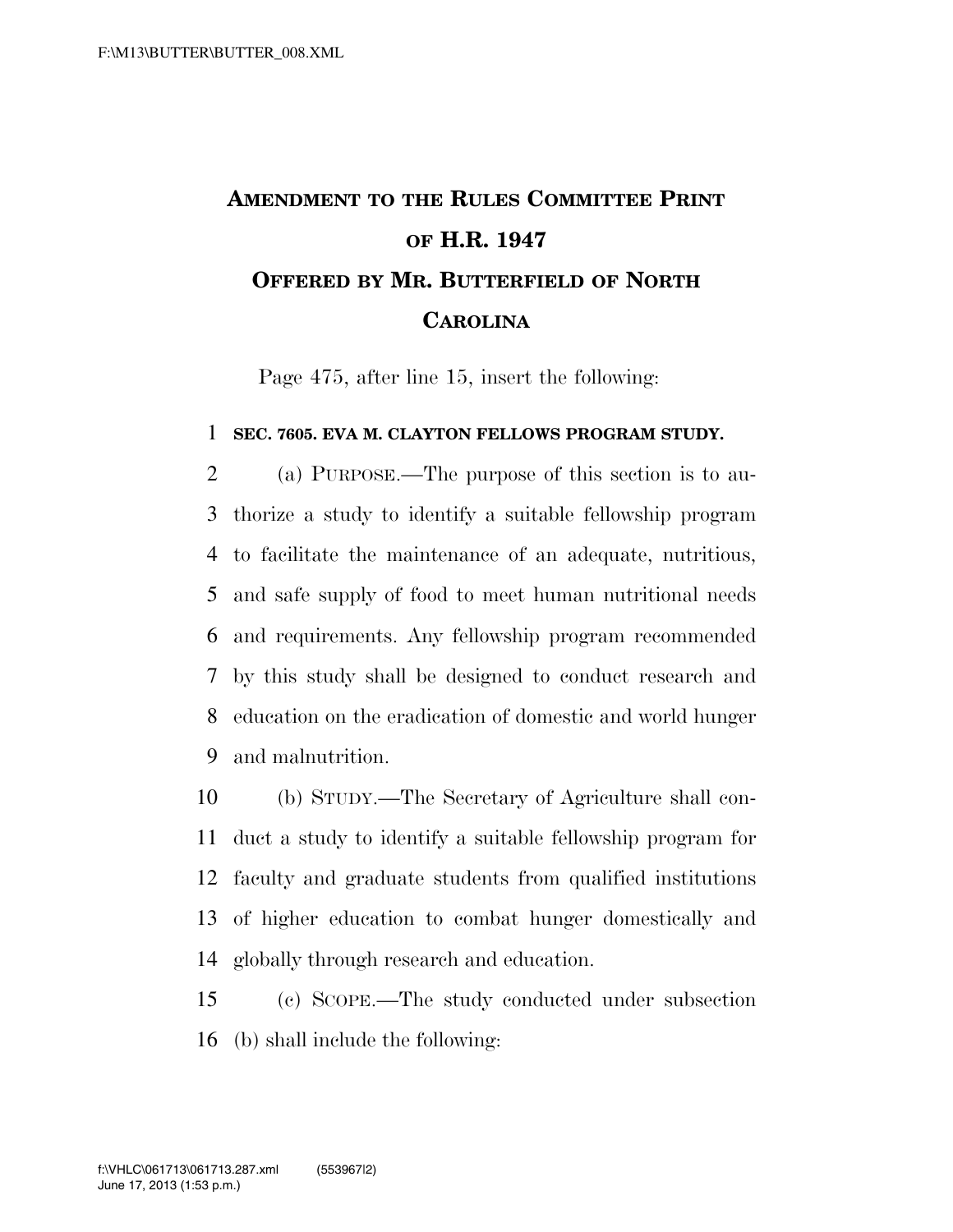| $\mathbf{1}$   | (1) Assessment of the internal infrastructure        |
|----------------|------------------------------------------------------|
| $\overline{2}$ | needs of counties in the United States with below    |
| 3              | average food security indicators.                    |
| $\overline{4}$ | (2) Assessment of the internal infrastructure        |
| 5              | needs of lesser developed countries.                 |
| 6              | (3) Determination of the extent to which food        |
| 7              | and agriculture systems in the United States could   |
| 8              | be used to help meet the increasing demand for agri- |
| 9              | cultural commodities to feed a growing domestic and  |
| 10             | world population.                                    |
| 11             | (4) Assessment of existing fellowship programs       |
| 12             | within the Department of Agriculture related to      |
| 13             | hunger and malnutrition.                             |
| 14             | (5) Determination of the extent of which a new       |
| 15             | fellowship program could address the maintenance of  |
| 16             | an adequate, nutritious, and safe supply of food to  |
| 17             | meet human nutritional needs.                        |
| 18             | (6) Determination of the qualifications of suit-     |
| 19             | able fellows, including—                             |
| 20             | (A) identification of the institutions<br>-of        |
| 21             | higher education at which a fellow shall be serv-    |
| 22             | ing as faculty to be considered for selection;       |
| 23             | (B) appropriate fields of academic exper-            |
| 24             | tise;                                                |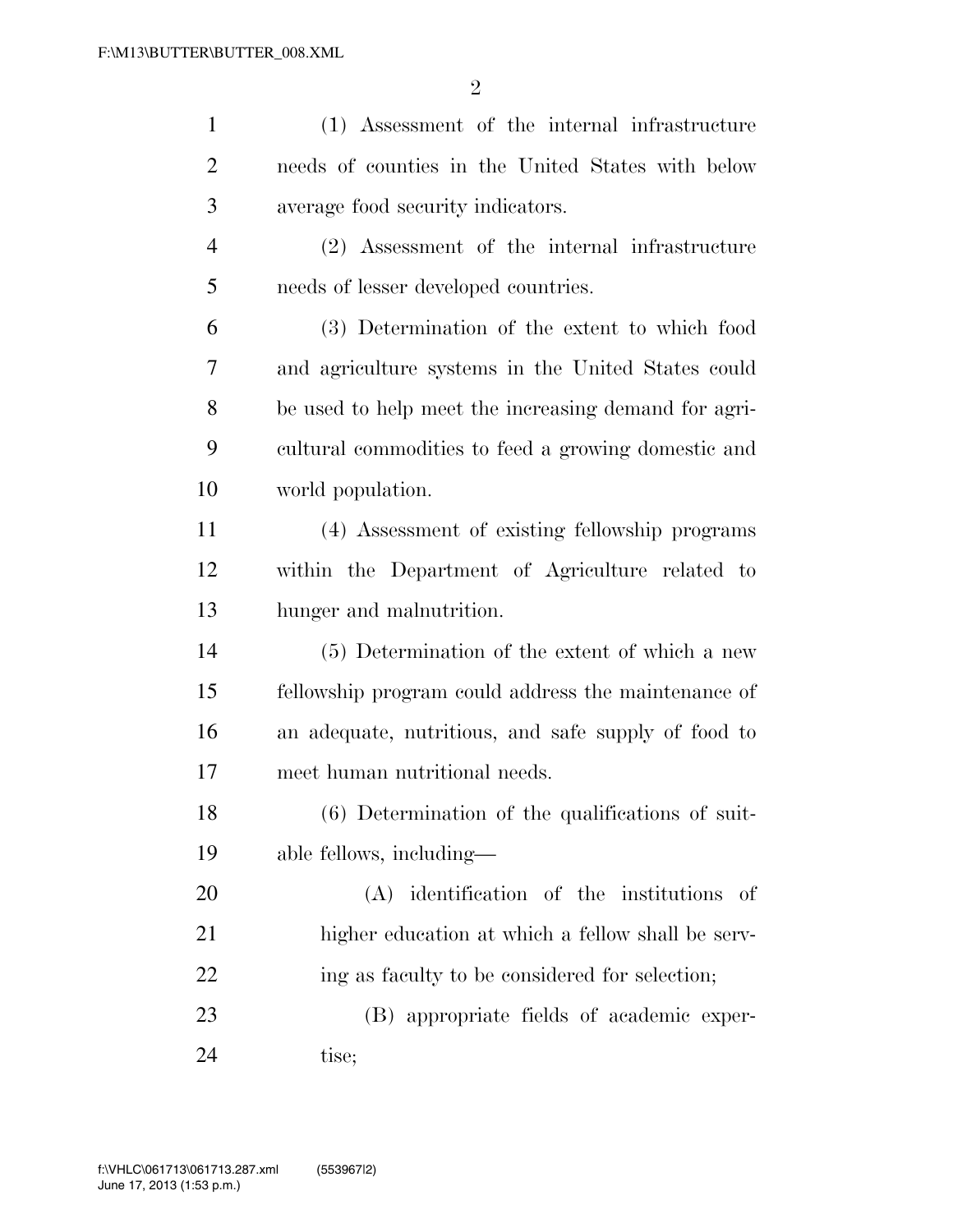| $\mathbf{1}$   | (C) how to encourage participation of fel-             |
|----------------|--------------------------------------------------------|
| $\overline{2}$ | lows from institutions of higher education de-         |
| 3              | scribed in section $371(a)$ of the Higher Edu-         |
| $\overline{4}$ | cation Act of 1965 (20 U.S.C. 1067 $q(a)$ ); and       |
| 5              | (D) any other information the Secretary of             |
| 6              | Agriculture may require.                               |
| 7              | (7) Determination of the qualifications of suit-       |
| 8              | able graduate student participants, including—         |
| 9              | $(A)$ identification of the institutions of            |
| 10             | higher education at which a graduate student           |
| 11             | shall be enrolled to be considered for selection;      |
| 12             | (B) appropriate fields of academic exper-              |
| 13             | tise;                                                  |
| 14             | (C) how to encourage participation of                  |
| 15             | graduate students from institutions of higher          |
| 16             | education described in section $371(a)$ of the         |
| 17             | Higher Education Act of 1965 (20 U.S.C.                |
| 18             | $1067q(a)$ ; and                                       |
| 19             | (D) any other information as Secretary of              |
| 20             | Agriculture may require.                               |
| 21             | (8) A detailed fellowship program proposal with        |
| 22             | explicit framework outlining the participation of fac- |
| 23             | ulty and graduate students from institutions of high-  |
| 24             | er education, which shall include—                     |